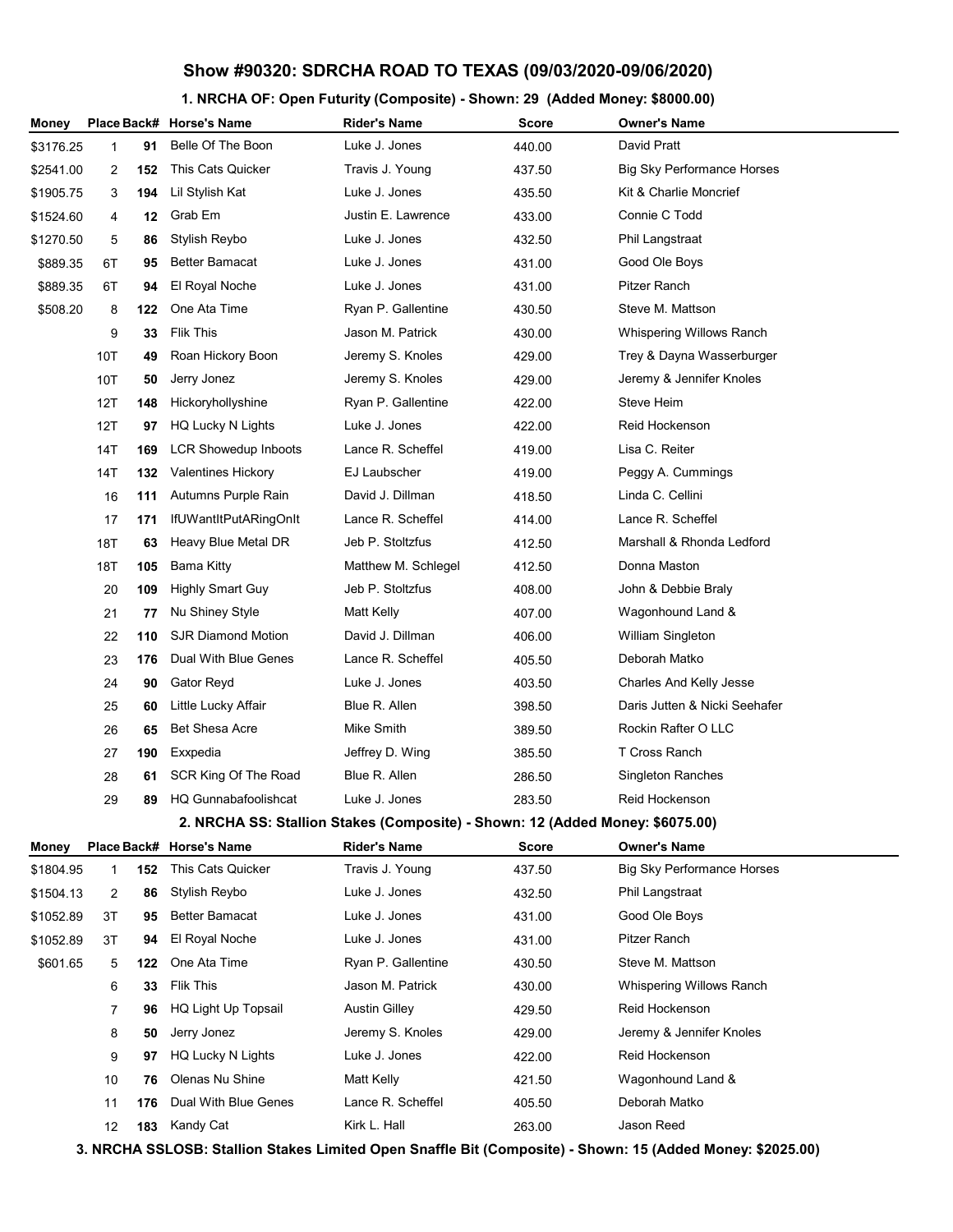| Money     |             |     | Place Back# Horse's Name                                                         | <b>Rider's Name</b>    | <b>Score</b> | Owner's Name                                                                                         |  |
|-----------|-------------|-----|----------------------------------------------------------------------------------|------------------------|--------------|------------------------------------------------------------------------------------------------------|--|
| \$645.75  | 1           | 33  | <b>Flik This</b>                                                                 | Jason M. Patrick       | 430.00       | Whispering Willows Ranch                                                                             |  |
| \$538.13  | 2           | 96  | HQ Light Up Topsail                                                              | <b>Austin Gilley</b>   | 429.50       | Reid Hockenson                                                                                       |  |
| \$430.50  | 3           | 76  | Olenas Nu Shine                                                                  | Matt Kelly             | 421.50       | Wagonhound Land &                                                                                    |  |
| \$322.88  | 4           | 92  | Roosters Lectric Cat                                                             | Kaleigh C. King        | 417.50       | Randy Hoffa                                                                                          |  |
| \$215.25  | 5           | 87  | <b>BMC Metallic Gem</b>                                                          | Kaleigh C. King        | 416.00       | <b>William Cappel</b>                                                                                |  |
|           | 6T          | 85  | <b>HQ Blondesroverrated</b>                                                      | Sarah Murphey          | 415.50       | Reid Hockenson                                                                                       |  |
|           | 6T          | 58  | <b>SS Metallic Fever</b>                                                         | Chase D. Trahern       | 415.50       | Vanessa L. Norris                                                                                    |  |
|           | 8           | 103 | <b>JMP Snappin Kitty</b>                                                         | <b>Riley Willumsen</b> | 412.50       | Justin Robert Doll                                                                                   |  |
|           | 9           | 137 | <b>SJR Diamond Buck</b>                                                          | Ethan R. Walker        | 411.50       | <b>S&amp;W Performance Horses</b>                                                                    |  |
|           | 10          | 25  | DJ Boons Peppy                                                                   | <b>Riley Willumsen</b> | 407.50       | Alana Cain                                                                                           |  |
|           | 11          | 146 | Sippin Seven 7                                                                   | Zachary S. Hedberg     | 403.50       | Cathy Haugh                                                                                          |  |
|           | 12          | 106 | HQ CD Boogi Lights                                                               | Matthew M. Schlegel    | 392.00       | Jodie Woroniecki                                                                                     |  |
|           | 13          | 93  | <b>PR Smart Fever</b>                                                            | Dean L. Barent         | 390.50       | Dean L. Barent                                                                                       |  |
|           | 14          | 184 | PR Snazzy Cat                                                                    | Parker Liske           | 383.00       | Kirk L. Hall                                                                                         |  |
|           | 15          | 183 | Kandy Cat                                                                        | Kirk L. Hall           | 263.00       | Jason Reed                                                                                           |  |
|           |             |     |                                                                                  |                        |              | 4. NRCHA L1LOSB: Level One Limited Open Snaffle Bit (Composite) - Shown: 21 (Added Money: \$1200.00) |  |
| Monev     |             |     | Place Back# Horse's Name                                                         | <b>Rider's Name</b>    | <b>Score</b> | <b>Owner's Name</b>                                                                                  |  |
| \$667.38  | $\mathbf 1$ | 96  | HQ Light Up Topsail                                                              | <b>Austin Gilley</b>   | 429.50       | Reid Hockenson                                                                                       |  |
| \$464.78  | 2Τ          | 179 | <b>Twice Freckle</b>                                                             | <b>Tack Louthan</b>    | 424.50       | Patsie Degges- Jones                                                                                 |  |
| \$464.78  | 2Τ          | 188 | Haidas Wild Cat                                                                  | <b>Steve Bond</b>      | 424.50       | <b>Travis Brooks</b>                                                                                 |  |
| \$286.02  | 4           | 92  | Roosters Lectric Cat                                                             | Kaleigh C. King        | 417.50       | Randy Hoffa                                                                                          |  |
| \$214.52  | 5           | 87  | <b>BMC Metallic Gem</b>                                                          | Kaleigh C. King        | 416.00       | <b>William Cappel</b>                                                                                |  |
| \$166.85  | 6           | 85  | <b>HQ Blondesroverrated</b>                                                      | Sarah Murphey          | 415.50       | Reid Hockenson                                                                                       |  |
| \$119.18  | 7           | 105 | Bama Kitty                                                                       | Matthew M. Schlegel    | 412.50       | Donna Maston                                                                                         |  |
|           | 8           | 26  | <b>BOH Hi Cal Huminbird</b>                                                      | <b>Riley Willumsen</b> | 412.00       | <b>Bocks Oak Hill Quarter</b>                                                                        |  |
|           | 9           | 137 | <b>SJR Diamond Buck</b>                                                          | Ethan R. Walker        | 411.50       | <b>S&amp;W Performance Horses</b>                                                                    |  |
|           | 10          | 25  | DJ Boons Peppy                                                                   | <b>Riley Willumsen</b> | 407.50       | Alana Cain                                                                                           |  |
|           | 11T         | 154 | Wizards Roan Star                                                                | Aaron Goldade          | 405.00       | Aaron Goldade                                                                                        |  |
|           | 11T         | 4   | Smooth Sixtys CD                                                                 | Quinn Larsen           | 405.00       | Spencer Q Larsen                                                                                     |  |
|           | 13          | 193 | <b>Blue Blood Popgun</b>                                                         | Robert D. Moore        | 399.50       | Robby D. Moore                                                                                       |  |
|           | 14          | 84  | Dual Smooth Talker                                                               | Sarah Murphey          | 394.00       | David Pratt                                                                                          |  |
|           | 15          | 70  | Jules Fancy Win                                                                  | <b>Brad Ferguson</b>   | 393.50       | Sharon Silkman                                                                                       |  |
|           | 16          | 131 | Gold N Grace                                                                     | Nate Moncecchi         | 393.00       | Brent &/or Susan Schreiber                                                                           |  |
|           | 17          | 106 | HQ CD Boogi Lights                                                               | Matthew M. Schlegel    | 392.00       | Jodie Woroniecki                                                                                     |  |
|           | 18          | 65  | Bet Shesa Acre                                                                   | Mike Smith             | 389.50       | Rockin Rafter O LLC                                                                                  |  |
|           | 19          | 130 | Clays Little Diamond                                                             | Nate Moncecchi         | 386.00       | Darvin J. & Tammi Strutt                                                                             |  |
|           | 20          | 190 | Exxpedia                                                                         | Jeffrey D. Wing        | 385.50       | T Cross Ranch                                                                                        |  |
|           | 21          | 184 | PR Snazzy Cat                                                                    | Parker Liske           | 383.00       | Kirk L. Hall                                                                                         |  |
|           |             |     | 5. NRCHA NPF: Non Pro Futurity (Composite ) - Shown: 14 (Added Money: \$3200.00) |                        |              |                                                                                                      |  |
| Money     | Place Back# |     | <b>Horse's Name</b>                                                              | <b>Rider's Name</b>    | Score        | <b>Owner's Name</b>                                                                                  |  |
| \$1186.50 | 1           | 141 | Young Gunnin Cat                                                                 | Chris W. Bense         | 427.00       | Chris W. Bense                                                                                       |  |
| \$889.88  | 2T          | 41  | Sporty Rey                                                                       | Debbie R. Crafton      | 426.50       | Debbie R. Crafton                                                                                    |  |
| \$889.88  | 2Τ          | 42  | SJR Diamonds Reylynn                                                             | Debbie R. Crafton      | 426.50       | Debbie R. Crafton                                                                                    |  |
| \$593.25  | 4           | 180 | <b>SS Genuine Metal</b>                                                          | Karey E. Louthan       | 424.50       | Karey E. Louthan                                                                                     |  |
| \$395.50  | 5           | 37  | LoveALIttleRedWine                                                               | Jasper Patrick         | 422.00       | Jasper Patrick                                                                                       |  |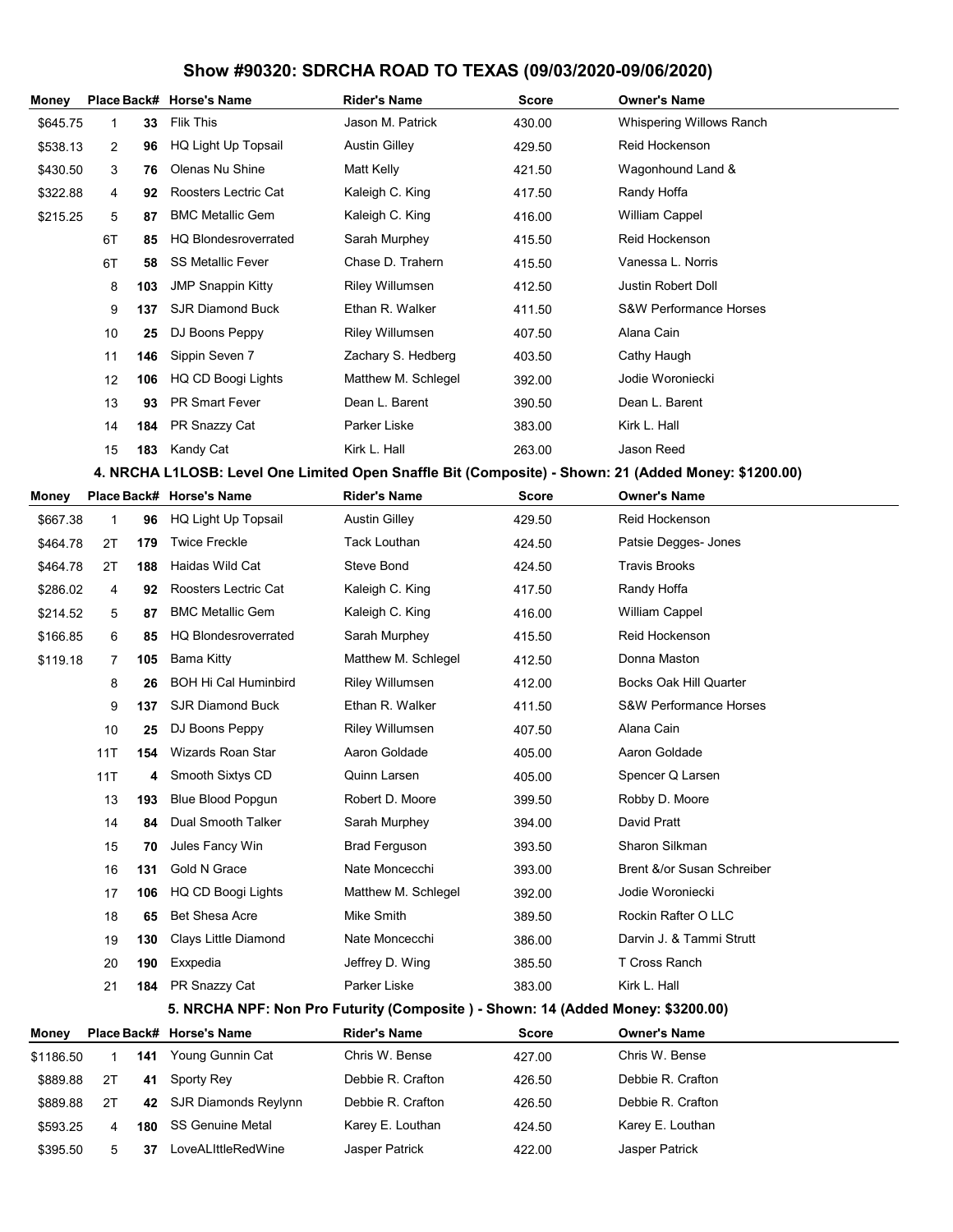|           | 6   | 158 | <b>Tooo Tuff</b>                                                                               | Kenneth J. Schueller                                                      | 417.50                                                                             | Kenneth J. Schueller      |  |  |  |  |  |  |  |  |
|-----------|-----|-----|------------------------------------------------------------------------------------------------|---------------------------------------------------------------------------|------------------------------------------------------------------------------------|---------------------------|--|--|--|--|--|--|--|--|
|           | 7   | 29  | Hal Jordan Star                                                                                | <b>Brent W. Ratliff</b>                                                   | 416.50                                                                             | <b>Brent W. Ratliff</b>   |  |  |  |  |  |  |  |  |
|           | 8   | 157 | Catchin Those Reys                                                                             | Kenneth J. Schueller                                                      | 415.50                                                                             | Kenneth J. Schueller      |  |  |  |  |  |  |  |  |
|           | 9   | 38  | <b>WSR Purtee Elegant</b>                                                                      | Jasper Patrick                                                            | 410.00                                                                             | Jasper Patrick            |  |  |  |  |  |  |  |  |
|           | 10  | 149 | <b>BOXO Cat Ballou</b>                                                                         | <b>Stetson Ostrander</b>                                                  | 405.50                                                                             | Box O Quarter Horses      |  |  |  |  |  |  |  |  |
|           | 11T | 72  | Light N Merada                                                                                 | Benjamin R. Stage                                                         | 383.50                                                                             | Benjamin R. Stage         |  |  |  |  |  |  |  |  |
|           | 11T | 98  | Gotta Get Summer                                                                               | Wayne Hanson                                                              | 383.50                                                                             | Michelle Hanson           |  |  |  |  |  |  |  |  |
|           | 13  | 16  | <b>Shiner Kinda Catty</b>                                                                      | David Fortin                                                              | 375.00                                                                             | David Fortin              |  |  |  |  |  |  |  |  |
|           | 14  | 73  | Hesa Red Cat                                                                                   | Allison Stage                                                             | 258.50                                                                             | Allison Stage             |  |  |  |  |  |  |  |  |
|           |     |     | 6. NRCHA SSNP: Stallion Stakes Non Pro (Composite) - Shown: 5 (Added Money: \$3375.00)         |                                                                           |                                                                                    |                           |  |  |  |  |  |  |  |  |
| Money     |     |     | Place Back# Horse's Name                                                                       | <b>Rider's Name</b>                                                       | <b>Score</b>                                                                       | <b>Owner's Name</b>       |  |  |  |  |  |  |  |  |
| \$1426.25 | 1   | 41  | Sporty Rey                                                                                     | Debbie R. Crafton                                                         | 426.50                                                                             | Debbie R. Crafton         |  |  |  |  |  |  |  |  |
| \$855.75  | 2   | 180 | <b>SS Genuine Metal</b>                                                                        | Karey E. Louthan                                                          | 424.50                                                                             | Karey E. Louthan          |  |  |  |  |  |  |  |  |
| \$570.50  | 3   | 29  | Hal Jordan Star                                                                                | Brent W. Ratliff                                                          | 416.50                                                                             | Brent W. Ratliff          |  |  |  |  |  |  |  |  |
|           | 4   | 172 | <b>Retro Blue Genes</b>                                                                        | Jason Saffert                                                             | 402.50                                                                             | Jason Saffert             |  |  |  |  |  |  |  |  |
|           | 5   | 168 | <b>Houston Sparkles</b>                                                                        | Cassidy C. Jesperson                                                      | 377.50                                                                             | Cassidy C. Jesperson      |  |  |  |  |  |  |  |  |
|           |     |     | 7. NRCHA SSNNP: Stallion Stakes Novice Non Pro (Composite) - Shown: 4 (Added Money: \$2025.00) |                                                                           |                                                                                    |                           |  |  |  |  |  |  |  |  |
| Money     |     |     | Place Back# Horse's Name                                                                       | <b>Rider's Name</b>                                                       | <b>Score</b>                                                                       | <b>Owner's Name</b>       |  |  |  |  |  |  |  |  |
| \$1026.90 | 1   | 172 | <b>Retro Blue Genes</b>                                                                        | Jason Saffert                                                             | 402.50                                                                             | Jason Saffert             |  |  |  |  |  |  |  |  |
| \$684.60  | 2   | 102 | <b>JMP Smart Lil Badger</b>                                                                    | Justin Robert Doll                                                        | 393.50                                                                             | Justin Robert Doll        |  |  |  |  |  |  |  |  |
|           | 3   | 14  | The Boonslinger                                                                                | Don M. Maston                                                             | 386.50                                                                             | Don M Or Judy F Maston    |  |  |  |  |  |  |  |  |
|           | 4   | 168 | <b>Houston Sparkles</b>                                                                        | Cassidy C. Jesperson                                                      | 377.50                                                                             | Cassidy C. Jesperson      |  |  |  |  |  |  |  |  |
|           |     |     |                                                                                                |                                                                           | 8. NRCHA AMTFUT: Amateur Futurity (Composite) - Shown: 14 (Added Money: \$1200.00) |                           |  |  |  |  |  |  |  |  |
|           |     |     |                                                                                                |                                                                           |                                                                                    |                           |  |  |  |  |  |  |  |  |
| Money     |     |     | Place Back# Horse's Name                                                                       | <b>Rider's Name</b>                                                       | <b>Score</b>                                                                       | <b>Owner's Name</b>       |  |  |  |  |  |  |  |  |
| \$560.70  | 1   | 37  | LoveALIttleRedWine                                                                             | Jasper Patrick                                                            | 422.00                                                                             | Jasper Patrick            |  |  |  |  |  |  |  |  |
| \$467.25  | 2   | 38  | <b>WSR Purtee Elegant</b>                                                                      | Jasper Patrick                                                            | 410.00                                                                             | Jasper Patrick            |  |  |  |  |  |  |  |  |
| \$373.80  | 3   | 18  | <b>RR One Time Hotshot</b>                                                                     | Tucker Gillespie                                                          | 406.00                                                                             | Tucker Gillespie          |  |  |  |  |  |  |  |  |
| \$280.35  | 4   | 149 | <b>BOXO Cat Ballou</b>                                                                         | <b>Stetson Ostrander</b>                                                  | 405.50                                                                             | Box O Quarter Horses      |  |  |  |  |  |  |  |  |
| \$186.90  | 5   | 172 | <b>Retro Blue Genes</b>                                                                        | Jason Saffert                                                             | 402.50                                                                             | Jason Saffert             |  |  |  |  |  |  |  |  |
|           | 6   | 139 | <b>JP Pixie Freckles</b>                                                                       | Lisa Robinett                                                             | 399.50                                                                             | Lisa Robinett             |  |  |  |  |  |  |  |  |
|           | 7   | 51  | DD Lil Shota Whiskey                                                                           | Danielle Malson                                                           | 388.00                                                                             | Clayton & Danielle Malson |  |  |  |  |  |  |  |  |
|           | 8   | 14  | The Boonslinger                                                                                | Don M. Maston                                                             | 386.50                                                                             | Don M Or Judy F Maston    |  |  |  |  |  |  |  |  |
|           | 9   | 68  | Little Pepper Time                                                                             | Mike E. Nehl                                                              | 386.00                                                                             | Mike Or Cheri Nehl        |  |  |  |  |  |  |  |  |
|           | 10  | 98  | Gotta Get Summer                                                                               | Wayne Hanson                                                              | 383.50                                                                             | Michelle Hanson           |  |  |  |  |  |  |  |  |
|           | 11  | 52  | A Sure Cat                                                                                     | Clayton Malson                                                            | 381.00                                                                             | Clayton & Danielle Malson |  |  |  |  |  |  |  |  |
|           | 12  | 168 | <b>Houston Sparkles</b>                                                                        | Cassidy C. Jesperson                                                      | 377.50                                                                             | Cassidy C. Jesperson      |  |  |  |  |  |  |  |  |
|           | 13  | 116 | Im Kinda Boontiful                                                                             | <b>Todd Brown</b>                                                         | 268.00                                                                             | <b>Todd Brown</b>         |  |  |  |  |  |  |  |  |
|           | 14  | 73  | Hesa Red Cat                                                                                   | <b>Allison Stage</b>                                                      | 258.50                                                                             | <b>Allison Stage</b>      |  |  |  |  |  |  |  |  |
|           |     |     | 9. NRCHA NPLFT: Non Pro Limited Futurity (Composite) - Shown: 2 (Added Money: \$200.00)        |                                                                           |                                                                                    |                           |  |  |  |  |  |  |  |  |
| Money     |     |     | Place Back# Horse's Name                                                                       | <b>Rider's Name</b>                                                       | <b>Score</b>                                                                       | <b>Owner's Name</b>       |  |  |  |  |  |  |  |  |
| \$287.00  | 1   | 43  | <b>SJR Starlit Cat</b>                                                                         | Lori Frampton-Crafton                                                     | 414.00                                                                             | Debbie R. Crafton         |  |  |  |  |  |  |  |  |
|           | 2   | 140 | Shiloh                                                                                         | Dirk Gray                                                                 | 378.50                                                                             | Dirk & Sandra Gray        |  |  |  |  |  |  |  |  |
|           |     |     |                                                                                                | 10. NRCHA OD: Open Derby (Composite) - Shown: 22 (Added Money: \$5500.00) |                                                                                    |                           |  |  |  |  |  |  |  |  |
| Money     |     |     | Place Back# Horse's Name                                                                       | <b>Rider's Name</b>                                                       | <b>Score</b>                                                                       | <b>Owner's Name</b>       |  |  |  |  |  |  |  |  |
| \$2285.36 | 1   | 79  | Mr Comin In Hot                                                                                | Luke J. Jones                                                             | 438.50                                                                             | Kit & Charlie Moncrief    |  |  |  |  |  |  |  |  |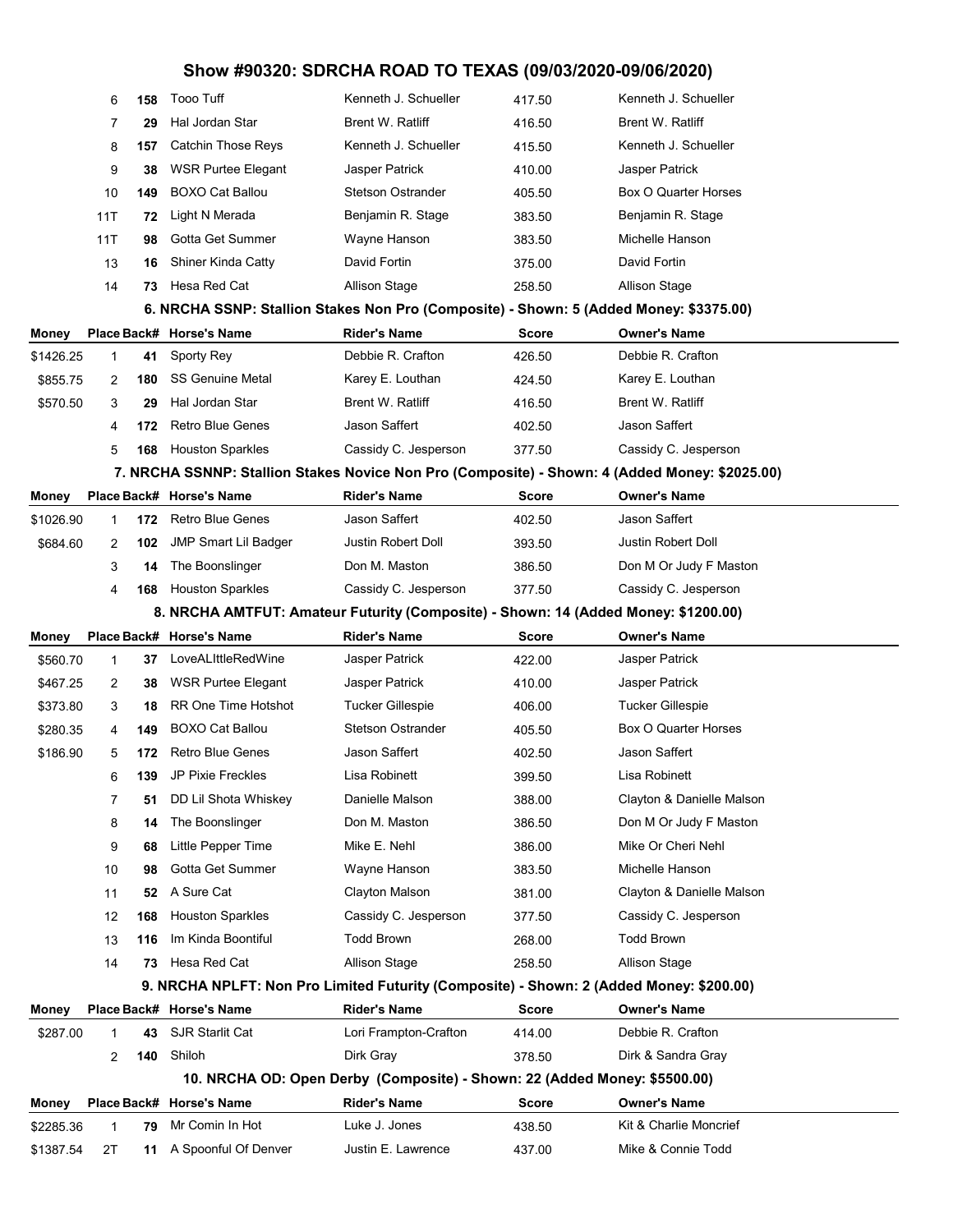| \$1387.54 | 2Τ           | 100 | Stylish Metallica                                                                            | Luke J. Jones       | 437.00       | Hanson Quarter Horses             |  |
|-----------|--------------|-----|----------------------------------------------------------------------------------------------|---------------------|--------------|-----------------------------------|--|
| \$1387.54 | 2Τ           | 15  | <b>SJR Metallic Gem</b>                                                                      | Justin E. Lawrence  | 437.00       | Don M Or Judy F Maston            |  |
| \$652.96  | 5T           | 147 | Hes A Leap Of Faith                                                                          | Ryan P. Gallentine  | 436.50       | Cindy LaPointe                    |  |
| \$652.96  | 5T           | 83  | LA Smart Chicoreys                                                                           | Luke J. Jones       | 436.50       | David Pratt                       |  |
| \$204.05  | 7T           | 129 | CatsLittleSweetheart                                                                         | EJ Laubscher        | 434.50       | Peggy A. Cummings                 |  |
| \$204.05  | 7T           | 13  | Doctor Drey                                                                                  | Justin E. Lawrence  | 434.50       | Don M Or Judy F Maston            |  |
|           | 9            | 88  | Playgirls Merada Cat                                                                         | Luke J. Jones       | 434.00       | Good Ole Boys                     |  |
|           | 10           | 56  | Deeper Shade Of Blu                                                                          | Kyle Trahern        | 433.00       | Durrett Cattle Co                 |  |
|           | 11T          | 27  | <b>RPL Boon</b>                                                                              | Ryan P. Gallentine  | 432.00       | Nancy Winkelman                   |  |
|           | 11T          | 82  | Chita Chrome Cat                                                                             | Luke J. Jones       | 432.00       | Mystic Shadow Frm/K               |  |
|           | 13T          | 151 | Quickie Time                                                                                 | Travis J. Young     | 431.00       | <b>Big Sky Performance Horses</b> |  |
|           | 13T          | 59  | <b>Dual Process</b>                                                                          | Chase D. Trahern    | 431.00       | Chase D. Trahern                  |  |
|           | 15T          | 47  | Slick N Jonezin                                                                              | Jeremy S. Knoles    | 428.50       | Jeremy & Jennifer Knoles          |  |
|           | 15T          | 48  | Sandhill Cat                                                                                 | Jeremy S. Knoles    | 428.50       | <b>Sandhill Cat Partners</b>      |  |
|           | 17           | 115 | Bet Hesa Pepto                                                                               | Blue R. Allen       | 428.00       | Diane M. Clare                    |  |
|           | 18           | 170 | Atlasst                                                                                      | Lance R. Scheffel   | 421.50       | Michael T. Stabbe                 |  |
|           | 19           | 46  | <b>Takes Alotta Metal</b>                                                                    | Jeremy S. Knoles    | 413.50       | D And S Cattle Co                 |  |
|           | 20           | 191 | Im Justa Traveller                                                                           | Jeffrey D. Wing     | 411.50       | Kenneth Or Marja Bower            |  |
|           | 21           | 57  | Meet Me At Midnite                                                                           | Kyle Trahern        | 287.00       | Bruce E. Rice/Susan               |  |
|           | 22           | 112 | Why You Wanna                                                                                | David J. Dillman    | 279.00       | Reanna D. Dillman                 |  |
|           |              |     | 11. NRCHA SSD: Stallion Stakes Derby (Composite) - Shown: 7 (Added Money: \$4050.00)         |                     |              |                                   |  |
| Money     |              |     | Place Back# Horse's Name                                                                     | <b>Rider's Name</b> | <b>Score</b> | <b>Owner's Name</b>               |  |
| \$1545.60 | 1            | 100 | Stylish Metallica                                                                            | Luke J. Jones       | 437.00       | Hanson Quarter Horses             |  |
| \$966.00  | 2Τ           | 147 | Hes A Leap Of Faith                                                                          | Ryan P. Gallentine  | 436.50       | Cindy LaPointe                    |  |
| \$966.00  | 2Τ           | 83  | LA Smart Chicoreys                                                                           | Luke J. Jones       | 436.50       | David Pratt                       |  |
| \$386.40  | 4            | 13  | Doctor Drey                                                                                  | Justin E. Lawrence  | 434.50       | Don M Or Judy F Maston            |  |
|           | 5            | 88  | Playgirls Merada Cat                                                                         | Luke J. Jones       | 434.00       | Good Ole Boys                     |  |
|           | 6            | 75  | Markin This Cat                                                                              | Matt Kelly          | 422.50       | Wagonhound Land &                 |  |
|           | 7            | 57  | Meet Me At Midnite                                                                           | Kyle Trahern        | 287.00       | Bruce E. Rice/Susan               |  |
|           |              |     | 12. NRCHA SSLO: Stallion Stakes Limited Open (Composite) - Shown: 8 (Added Money: \$1350.00) |                     |              |                                   |  |
| Money     |              |     | Place Back# Horse's Name                                                                     | <b>Rider's Name</b> | Score        | <b>Owner's Name</b>               |  |
| \$534.80  | 1            | 75  | Markin This Cat                                                                              | Matt Kelly          | 422.50       | Wagonhound Land &                 |  |
| \$401.10  | 2            | 145 | Acres In Heaven                                                                              | Zachary S. Hedberg  | 418.50       | <b>Talia Willis</b>               |  |
| \$267.40  | 3            | 177 | Ive Got The Blus                                                                             | <b>Tack Louthan</b> | 418.00       | Haythorn Ranch Co.                |  |
| \$133.70  | 4            | 10  | Smart Vaca Reina                                                                             | Dallie L. Lawrence  | 414.00       | Long Pines Land&Livestock         |  |
|           | 5            | 9   | Smokin The Jay                                                                               | Dallie L. Lawrence  | 413.50       | Long Pines Land&Livestock         |  |
|           | 6            | 136 | <b>Rustic Metal</b>                                                                          | Ethan R. Walker     | 411.50       | S & W Performance Horses          |  |
|           | 7            | 71  | PR Shines Best Cat                                                                           | Dean L. Barent      | 409.00       | Dean L. Barent                    |  |
|           | 8            | 192 | Lil Star Whitch                                                                              | Tom L. Coolahan     | 397.50       | Tom Or Sonya Coolahan             |  |
|           |              |     | 13. NRCHA L1LO: Level 1 Limited Open (Composite) - Shown: 9 (Added Money: \$1000.00)         |                     |              |                                   |  |
| Money     |              |     | Place Back# Horse's Name                                                                     | <b>Rider's Name</b> | <b>Score</b> | <b>Owner's Name</b>               |  |
| \$544.60  | $\mathbf{1}$ | 80  | HQ Wilma Gotta Kitty                                                                         | Sarah Murphey       | 426.00       | Reid Hockenson                    |  |
| \$408.45  | 2            | 178 | Sequoias Merada                                                                              | Tack Louthan        | 420.50       | Louthan Cowhorses                 |  |
| \$272.30  | 3            | 177 | Ive Got The Blus                                                                             | <b>Tack Louthan</b> | 418.00       | Haythorn Ranch Co.                |  |
| \$68.08   | 4T           | 81  | Hot Night In Rio                                                                             | Kaleigh C. King     | 415.50       | Dave Albrecht/Kris Klingaman      |  |
| \$68.08   | 4T           | 66  | Smoke On Fishko                                                                              | Mike Smith          | 415.50       | Cheri Carter                      |  |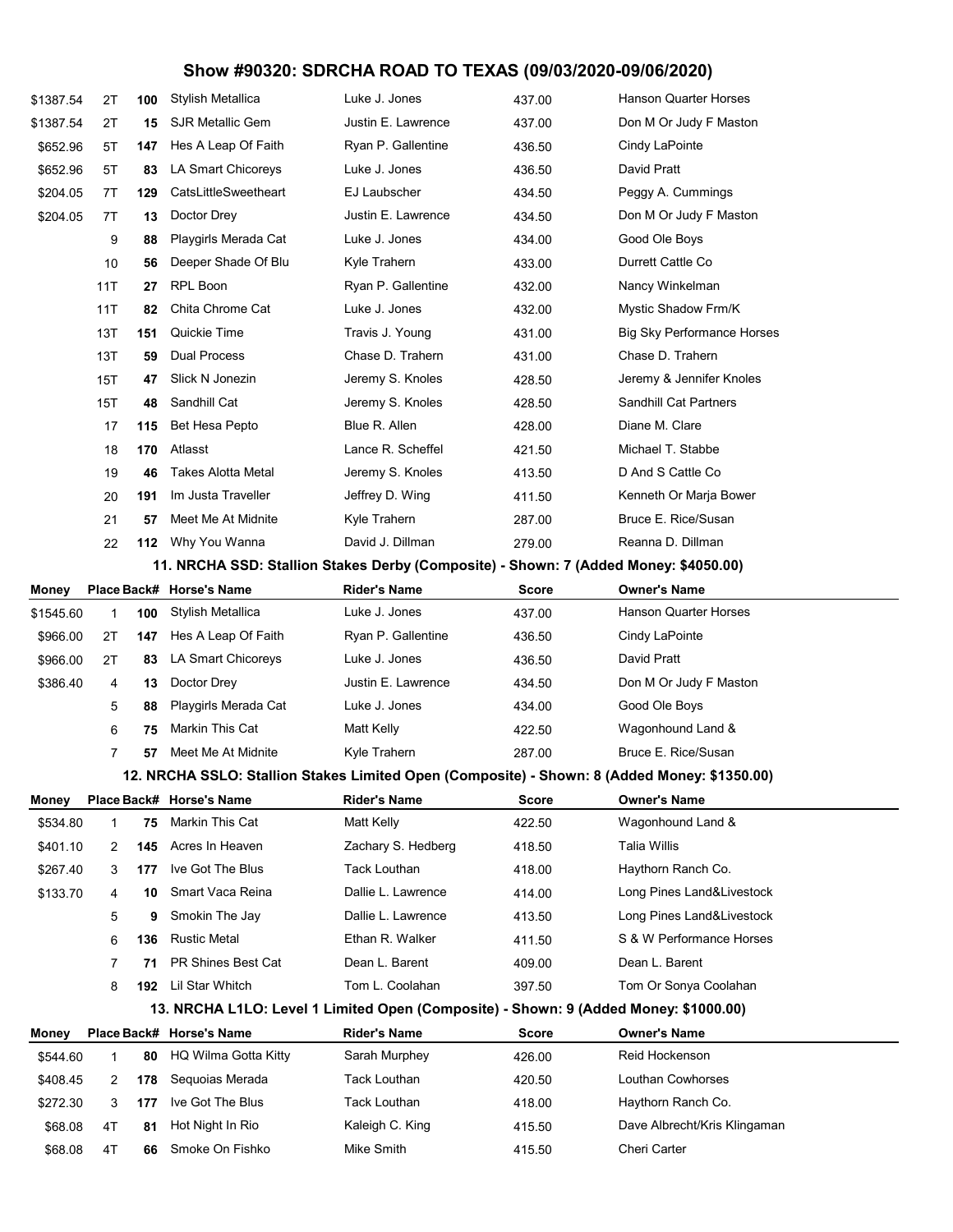|              | 6T           | 191 | Im Justa Traveller          | Jeffrey D. Wing                                                                 | 411.50       | Kenneth Or Marja Bower                                                                         |  |
|--------------|--------------|-----|-----------------------------|---------------------------------------------------------------------------------|--------------|------------------------------------------------------------------------------------------------|--|
|              | 6T           | 136 | <b>Rustic Metal</b>         | Ethan R. Walker                                                                 | 411.50       | S & W Performance Horses                                                                       |  |
|              | 8            | 201 | AR Powder Blu Boon          | Lucas Talbott                                                                   | 411.00       | Lucas Talbott                                                                                  |  |
|              | 9            | 113 | PJW One Time Only           | Patricia Hermes                                                                 | 264.50       | Margaret J. Anderson                                                                           |  |
|              |              |     |                             | 14. NRCHA OH: Open Hackamore (Composite) - Shown: 7 (Added Money: \$250.00)     |              |                                                                                                |  |
| Money        |              |     | Place Back# Horse's Name    | <b>Rider's Name</b>                                                             | <b>Score</b> | <b>Owner's Name</b>                                                                            |  |
| \$324.00     | 1            | 147 | Hes A Leap Of Faith         | Ryan P. Gallentine                                                              | 292.50       | Cindy LaPointe                                                                                 |  |
| \$243.00     | 2            | 7   | RN Wood Be Royalty          | Justin E. Lawrence                                                              | 291.00       | Justin & Kelcie Lawrence                                                                       |  |
| \$243.00     | 2            | 7   | RN Wood Be Royalty          | Justin & Kelcie Lawrence                                                        | 291.00       | Justin & Kelcie Lawrence                                                                       |  |
| \$162.00     | 3            | 13  | Doctor Drey                 | Justin E. Lawrence                                                              | 289.50       | Don M Or Judy F Maston                                                                         |  |
| \$81.00      | 4            | 178 | Sequoias Merada             | Tack Louthan                                                                    | 285.50       | Louthan Cowhorses                                                                              |  |
|              | 5            | 189 | <b>LRR Smart Sioux Zett</b> | Lance R. Scheffel                                                               | 283.50       | Lisa C. Reiter                                                                                 |  |
|              | 6            | 191 | Im Justa Traveller          | Jeffrey D. Wing                                                                 | 277.50       | Kenneth Or Marja Bower                                                                         |  |
|              | 7            | 136 | <b>Rustic Metal</b>         | Ethan R. Walker                                                                 | 274.50       | S & W Performance Horses                                                                       |  |
|              |              |     |                             |                                                                                 |              | 15. NRCHA LOH: Limited Open Hackamore (Composite) - Shown: 4 (Added Money: \$50.00)            |  |
| Money        |              |     | Place Back# Horse's Name    | <b>Rider's Name</b>                                                             | <b>Score</b> | <b>Owner's Name</b>                                                                            |  |
| \$164.40     | 1            | 10  | Smart Vaca Reina            | Dallie L. Lawrence                                                              | 281.00       | Long Pines Land&Livestock                                                                      |  |
| \$109.60     | 2            | 191 | Im Justa Traveller          | Jeffrey D. Wing                                                                 | 277.50       | Kenneth Or Marja Bower                                                                         |  |
|              | 3            | 136 | <b>Rustic Metal</b>         | Ethan R. Walker                                                                 | 274.50       | S & W Performance Horses                                                                       |  |
|              | 4            | 186 | Flash D King                | Parker Liske                                                                    | 253.00       | Dave Or Joan Fisk                                                                              |  |
|              |              |     |                             | 16. NRCHA NPDERB: Non Pro Derby (Composite) - Shown: 7 (Added Money: \$2800.00) |              |                                                                                                |  |
| Money        |              |     | Place Back# Horse's Name    | <b>Rider's Name</b>                                                             | <b>Score</b> | <b>Owner's Name</b>                                                                            |  |
| \$1127.00    | 1            | 44  | Dualin Alittle Time         | Debbie R. Crafton                                                               | 438.50       | Debbie R. Crafton                                                                              |  |
| \$845.25     | 2            | 195 | Daisy Acres                 | Debbie R. Crafton                                                               | 433.50       | Debbie R. Crafton                                                                              |  |
| \$563.50     | 3            | 159 | Seven S Red Robin           | Kenneth J. Schueller                                                            | 425.00       | Kenneth J. Schueller                                                                           |  |
| \$281.75     | 4            | 134 | <b>Glamour Royallty</b>     | Kristy Kay Miller                                                               | 420.00       | Kristy Kay Miller                                                                              |  |
|              | 5            | 31  | Wired On Pepto              | Alison A. Brantley                                                              | 400.50       | Alison A. Brantley                                                                             |  |
|              | 6            | 99  | <b>Little Sisters Cat</b>   | Wayne Hanson                                                                    | 387.50       | <b>Hanson Quarter Horses</b>                                                                   |  |
|              | 7            | 117 | Time For A Diva             | Conrad T. Swanson                                                               | 373.50       | Conrad T. Swanson                                                                              |  |
|              |              |     |                             |                                                                                 |              | 17. NRCHA SSNPD: Stallion Stakes Non Pro Derby (Composite) - Shown: 4 (Added Money: \$2250.00) |  |
| <b>Money</b> |              |     | Place Back# Horse's Name    | <b>Rider's Name</b>                                                             | Score        | <b>Owner's Name</b>                                                                            |  |
| \$1180.20    | $\mathbf{1}$ | 44  | Dualin Alittle Time         | Debbie R. Crafton                                                               | 438.50       | Debbie R. Crafton                                                                              |  |
| \$786.80     | 2            | 167 | This Cat Sparkles           | Cassidy C. Jesperson                                                            | 412.50       | Cassidy C. Jesperson                                                                           |  |
|              | 3            | 187 | Shiny Lil Diamond           | Crystal L. Moss                                                                 | 399.00       | Crystal L. Moss                                                                                |  |
|              | 4            | 192 | Lil Star Whitch             | Tom L. Coolahan                                                                 | 272.50       | Tom Or Sonya Coolahan                                                                          |  |
|              |              |     |                             | 18. NRCHA AMTDER: Amateur Derby (Composite) - Shown: 9 (Added Money: \$1000.00) |              |                                                                                                |  |
| Money        |              |     | Place Back# Horse's Name    | <b>Rider's Name</b>                                                             | <b>Score</b> | <b>Owner's Name</b>                                                                            |  |
| \$544.60     | 1            | 167 | This Cat Sparkles           | Cassidy C. Jesperson                                                            | 412.50       | Cassidy C. Jesperson                                                                           |  |
| \$408.45     | 2            | 30  | Rey Below Zero              | Mitch W. Guerrieri                                                              | 410.00       | Mitch W. Guerrieri                                                                             |  |
| \$272.30     | 3            | 153 | Redhotandblueblooded        | Nicki Seehafer                                                                  | 407.50       | Lazy K Bar Land And Cattle                                                                     |  |
| \$136.15     | 4            | 175 | Genuine Remi                | Jason Saffert                                                                   | 406.50       | <b>Emily Saffert</b>                                                                           |  |
|              | 5            | 23  | <b>Blu Merada</b>           | Charles A. Jesse                                                                | 404.50       | Charles And Kelly Jesse                                                                        |  |
|              | 6            | 150 | <b>BOXO Palo Chic</b>       | Jecca R. Ostrander                                                              | 401.00       | Box O Quarter Horses                                                                           |  |
|              | 7            | 31  | Wired On Pepto              | Alison A. Brantley                                                              | 400.50       | Alison A. Brantley                                                                             |  |
|              | 8            | 187 | Shiny Lil Diamond           | Crystal L. Moss                                                                 | 399.00       | Crystal L. Moss                                                                                |  |
|              | 9            | 99  | Little Sisters Cat          | Wayne Hanson                                                                    | 387.50       | Hanson Quarter Horses                                                                          |  |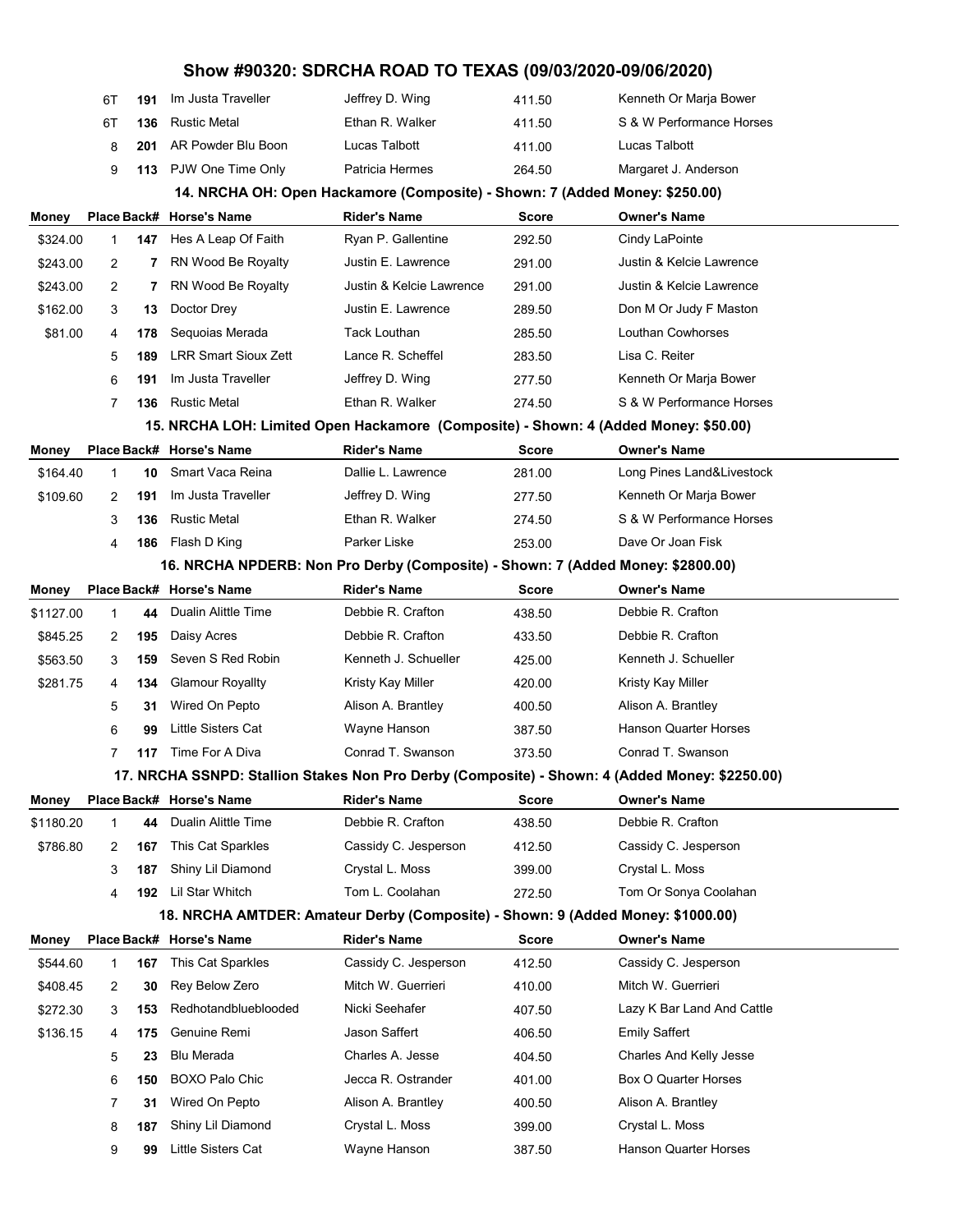# **19. NRCHA SSA: Stallion Stakes Amateur (Composite) - Shown: 3 (Added Money: \$1350.00)**

| Money                                                                           |    |     | Place Back# Horse's Name                                                                  | Rider's Name                                                                 | <b>Score</b> | Owner's Name                    |  |  |  |  |
|---------------------------------------------------------------------------------|----|-----|-------------------------------------------------------------------------------------------|------------------------------------------------------------------------------|--------------|---------------------------------|--|--|--|--|
| \$655.20                                                                        | 1  | 167 | This Cat Sparkles                                                                         | Cassidy C. Jesperson                                                         | 412.50       | Cassidy C. Jesperson            |  |  |  |  |
| \$436.80                                                                        | 2  | 187 | Shiny Lil Diamond                                                                         | Crystal L. Moss                                                              | 399.00       | Crystal L. Moss                 |  |  |  |  |
|                                                                                 | 3  | 104 | KT Peppy Poco                                                                             | Justin Robert Doll                                                           | 254.00       | Justin Robert Doll              |  |  |  |  |
| 20. NRCHA NPH: Non Pro Hackamore (Composite) - Shown: 6 (Added Money: \$125.00) |    |     |                                                                                           |                                                                              |              |                                 |  |  |  |  |
| Money                                                                           |    |     | Place Back# Horse's Name                                                                  | <b>Rider's Name</b>                                                          | <b>Score</b> | <b>Owner's Name</b>             |  |  |  |  |
| \$272.50                                                                        | 1  | 150 | <b>BOXO Palo Chic</b>                                                                     | Jecca R. Ostrander                                                           | 278.00       | Box O Quarter Horses            |  |  |  |  |
| \$163.50                                                                        | 2  | 187 | Shiny Lil Diamond                                                                         | Crystal L. Moss                                                              | 272.00       | Crystal L. Moss                 |  |  |  |  |
| \$109.00                                                                        | 3  | 30  | Rey Below Zero                                                                            | Mitch W. Guerrieri                                                           | 270.00       | Mitch W. Guerrieri              |  |  |  |  |
|                                                                                 | 4  | 31  | Wired On Pepto                                                                            | Alison A. Brantley                                                           | 265.00       | Alison A. Brantley              |  |  |  |  |
|                                                                                 | 5  | 117 | Time For A Diva                                                                           | Conrad T. Swanson                                                            | 247.50       | Conrad T. Swanson               |  |  |  |  |
|                                                                                 |    |     | 21. NRCHA NPLD: Non Pro Limited Derby (Composite) - Shown: 3 (Added Money: \$200.00)      |                                                                              |              |                                 |  |  |  |  |
| Money                                                                           |    |     | Place Back# Horse's Name                                                                  | <b>Rider's Name</b>                                                          | <b>Score</b> | <b>Owner's Name</b>             |  |  |  |  |
| \$216.30                                                                        | 1  | 27  | <b>RPL Boon</b>                                                                           | Nancy Winkelman                                                              | 420.50       | Nancy Winkelman                 |  |  |  |  |
| \$144.20                                                                        | 2  | 128 | Ima Wild Haired Mate                                                                      | Amanda D. Friesen                                                            | 418.00       | Amanda D. Friesen               |  |  |  |  |
|                                                                                 | 3  | 67  | <b>Metallic Maverick</b>                                                                  | Kimberlee Gabel                                                              | 396.50       | Kimberlee Gabel                 |  |  |  |  |
|                                                                                 |    |     |                                                                                           | 22. NRCHA OB: Open Bridle (Composite) - Shown: 9 (Added Money: \$250.00)     |              |                                 |  |  |  |  |
| Money                                                                           |    |     | Place Back# Horse's Name                                                                  | <b>Rider's Name</b>                                                          | <b>Score</b> | <b>Owner's Name</b>             |  |  |  |  |
| \$352.00                                                                        | 1  | 107 | Cuttin Wright Up                                                                          | Travis J. Young                                                              | 294.50       | David I. Beckett                |  |  |  |  |
| \$264.00                                                                        | 2  | 126 | Sweethearts Legacy                                                                        | EJ Laubscher                                                                 | 292.50       | Peggy A. Cummings               |  |  |  |  |
| \$176.00                                                                        | 3  | 8   | <b>Bettin Yer Smart</b>                                                                   | Justin E. Lawrence                                                           | 289.00       | Long Pines Land&Livestock       |  |  |  |  |
| \$88.00                                                                         | 4  | 127 | Remedy On The Bay                                                                         | EJ Laubscher                                                                 | 286.50       | <b>Mildy Roberts</b>            |  |  |  |  |
|                                                                                 | 5Τ | 174 | Dulce Lil Toy                                                                             | Lance R. Scheffel                                                            | 283.50       | Jason Saffert                   |  |  |  |  |
|                                                                                 | 5Τ | 161 | Suens Little Cat                                                                          | Luke J. Jones                                                                | 283.50       | Laney Fjelstad                  |  |  |  |  |
|                                                                                 | 7  | 185 | Night Time Playmate                                                                       | Kirk L. Hall                                                                 | 282.00       | Mickey Anderson                 |  |  |  |  |
|                                                                                 | 8  | 144 | Little Eddie Moon                                                                         | Jim R. Cook                                                                  | 276.50       | <b>J&amp;J Cook Performance</b> |  |  |  |  |
|                                                                                 | 9  | 74  | Shiner Dear Rey                                                                           | Matt Kelly                                                                   | 146.00       | Wagonhound Land &               |  |  |  |  |
|                                                                                 |    |     | 23. NRCHA LOB: Limited Open Bridle (Composite) - Shown: 3 (Added Money: \$50.00)          |                                                                              |              |                                 |  |  |  |  |
| Money                                                                           |    |     | Place Back# Horse's Name                                                                  | <b>Rider's Name</b>                                                          | <b>Score</b> | <b>Owner's Name</b>             |  |  |  |  |
| \$130.80                                                                        | 1  | 35  | I Surely Nita Cat                                                                         | Lusanne Hillmuth                                                             | 287.50       | Linda Pratt                     |  |  |  |  |
| \$87.20                                                                         | 2  | 36  | This One Time                                                                             | Lusanne Hillmuth                                                             | 279.50       | Whispering Willows Ranch        |  |  |  |  |
|                                                                                 | 3  | 6   | Rey Cool Cat                                                                              | Dallie L. Lawrence                                                           | 278.50       | Dallie L. Lawrence              |  |  |  |  |
|                                                                                 |    |     |                                                                                           | 24. NRCHA NPB: Non Pro Bridle (Composite) - Shown: 8 (Added Money: \$125.00) |              |                                 |  |  |  |  |
| Money                                                                           |    |     | Place Back# Horse's Name                                                                  | <b>Rider's Name</b>                                                          | <b>Score</b> | <b>Owner's Name</b>             |  |  |  |  |
| \$274.00                                                                        | 1  | 196 | A Quick Remedy                                                                            | Debbie R. Crafton                                                            | 291.00       | Debbie R. Crafton               |  |  |  |  |
| \$205.50                                                                        | 2  | 28  | Booha Boon                                                                                | Brent W. Ratliff                                                             | 290.50       | Brent W. Ratliff                |  |  |  |  |
| \$137.00                                                                        | 3  | 143 | Cash My Prize                                                                             | Keri L. Plude                                                                | 287.50       | Keri Plude                      |  |  |  |  |
| \$34.25                                                                         | 4T | 135 | Raising Hail                                                                              | <b>Todd Thieszen</b>                                                         | 276.00       | Todd & Shariel Thieszen         |  |  |  |  |
| \$34.25                                                                         | 4T | 118 | <b>Steady Step</b>                                                                        | Cheryl A. Swanson                                                            | 276.00       | Cheryl A. Swanson               |  |  |  |  |
|                                                                                 | 6  | 120 | <b>High Brow Falutin</b>                                                                  | Conrad T. Swanson                                                            | 272.50       | Conrad T. Swanson               |  |  |  |  |
|                                                                                 | 7  | 133 | <b>Smart And Driven</b>                                                                   | Kristy Kay Miller                                                            | 272.00       | Kristy Kay Miller               |  |  |  |  |
|                                                                                 | 8  | 119 | Metallic Heart                                                                            | Conrad T. Swanson                                                            | 137.00       | Conrad T. Swanson               |  |  |  |  |
|                                                                                 |    |     | 25. NRCHA INPB: Intermediate Non Pro Bridle (Composite) - Shown: 3 (Added Money: \$50.00) |                                                                              |              |                                 |  |  |  |  |
| Money                                                                           |    |     | Place Back# Horse's Name                                                                  | <b>Rider's Name</b>                                                          | Score        | <b>Owner's Name</b>             |  |  |  |  |
| \$130.80                                                                        | 1  | 2   | Soulas Woodensneaker                                                                      | Shelly Redder                                                                | 288.50       | Sharon Silkman                  |  |  |  |  |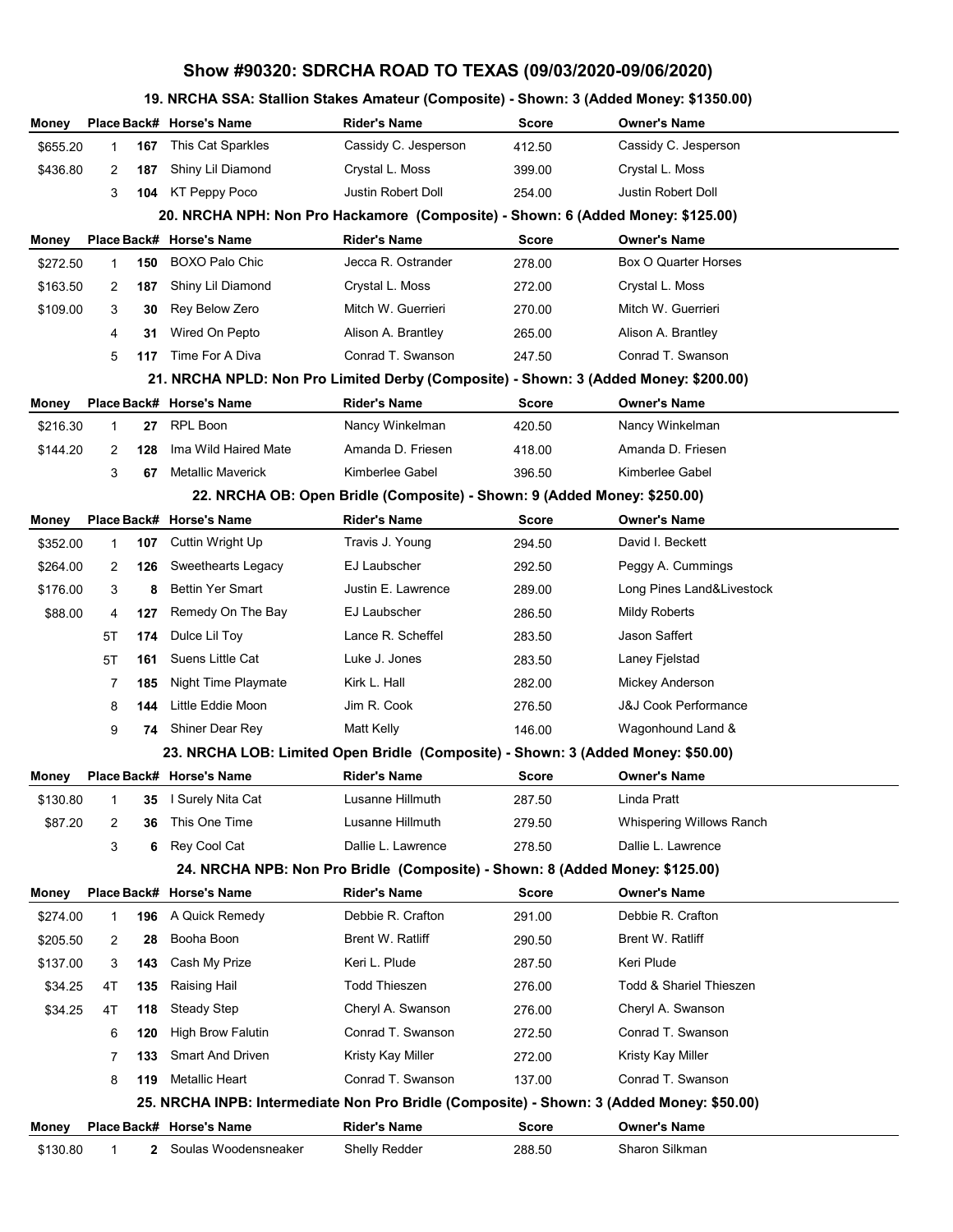|          |    |              |                                                                                     | Show #90320: SDRCHA ROAD TO TEXAS (09/03/2020-09/06/2020)                  |              |                                                                                           |  |
|----------|----|--------------|-------------------------------------------------------------------------------------|----------------------------------------------------------------------------|--------------|-------------------------------------------------------------------------------------------|--|
| \$87.20  | 2  | 143          | Cash My Prize                                                                       | Keri L. Plude                                                              | 287.50       | Keri Plude                                                                                |  |
|          | 3  | 133          | <b>Smart And Driven</b>                                                             | Kristy Kay Miller                                                          | 272.00       | Kristy Kay Miller                                                                         |  |
|          |    |              | 26. NRCHA NNPB: Novice Non Pro Bridle (Composite) - Shown: 4 (Added Money: \$50.00) |                                                                            |              |                                                                                           |  |
| Money    |    |              | Place Back# Horse's Name                                                            | <b>Rider's Name</b>                                                        | Score        | <b>Owner's Name</b>                                                                       |  |
| \$164.40 | 1  | $\mathbf{2}$ | Soulas Woodensneaker                                                                | Shelly Redder                                                              | 288.50       | Sharon Silkman                                                                            |  |
| \$109.60 | 2  | 32           | Metallic Dual                                                                       | Alison A. Brantley                                                         | 283.50       | Alison A. Brantley                                                                        |  |
|          | 3  | 69           | <b>SJR Diamond Sugar</b>                                                            | Robin A Lombard                                                            | 264.00       | Robin A Lombard                                                                           |  |
|          | 4  | 138          | <b>Extra Sweet Freckles</b>                                                         | Lisa Robinett                                                              | 261.00       | Lisa Robinett                                                                             |  |
|          |    |              |                                                                                     | 27. NRCHA YB: Youth Fence (Composite) - Shown: 2 (Added Money: \$50.00)    |              |                                                                                           |  |
| Money    |    |              | Place Back# Horse's Name                                                            | <b>Rider's Name</b>                                                        | Score        | <b>Owner's Name</b>                                                                       |  |
| \$86.40  | 1  | 19           | Shinerbock Nic                                                                      | Tucker Gillespie                                                           | 273.50       | Joe Curtis Gillespie                                                                      |  |
|          | 2  | 6            | Rey Cool Cat                                                                        | Dallie L. Lawrence                                                         | 128.00       | Dallie L. Lawrence                                                                        |  |
|          |    |              |                                                                                     | 28. NRCHA YL: Youth Limited (Composite) - Shown: 13 (Added Money: \$50.00) |              |                                                                                           |  |
| Money    |    |              | Place Back# Horse's Name                                                            | <b>Rider's Name</b>                                                        | Score        | <b>Owner's Name</b>                                                                       |  |
| \$85.98  | 1  | 62           | Wheeling Kinda Kitty                                                                | Caden Allen                                                                | 288.00       | Jeannie Allen                                                                             |  |
| \$71.65  | 2  | 160          | Mini Mes Mercedes                                                                   | Laney Fjelstad                                                             | 279.50       | Addison Fjelstad                                                                          |  |
| \$57.32  | 3  | 163          | Nic It In The Gun                                                                   | Colt W. Jesperson                                                          | 279.00       | Cassidy C. Jesperson                                                                      |  |
| \$42.99  | 4  | 20           | <b>TR Princess At Heart</b>                                                         | Reese Gillespie                                                            | 277.50       | <b>Tucker Gillespie</b>                                                                   |  |
| \$28.66  | 5  | 164          | Dualin Smoothly                                                                     | Colt W. Jesperson                                                          | 276.00       | Cassidy C. Jesperson                                                                      |  |
|          | 6  | 199          | Kickoff Time                                                                        | <b>Isabelle Scheffel</b>                                                   | 275.50       | Kari Ann Laufenberg                                                                       |  |
|          | 7  | 198          | Surely A Smart Chic                                                                 | Gracyn Saffert                                                             | 269.00       | Gracyn Saffert                                                                            |  |
|          | 8  | 125          | Wright On Trigger                                                                   | Riley P. Friesen                                                           | 144.00       | <b>Mildy Roberts</b>                                                                      |  |
|          | 9  | 181          | Nuchex N Diamonds                                                                   | <b>Riley Franz</b>                                                         | 143.00       | Karey E. Louthan                                                                          |  |
|          | 10 | 166          | Vintage Legacy                                                                      | Kasyn Buckley                                                              | 141.50       | Cassidy C. Jesperson                                                                      |  |
|          | 11 | 197          | <b>Snaps Smart Mate</b>                                                             | DJ Crafton                                                                 | 140.00       | Debbie R. Crafton                                                                         |  |
|          | 12 | 162          | <b>Shiner Smart Cat</b>                                                             | Cooper Meeks                                                               | 135.00       | Mark & Debra Pieper                                                                       |  |
|          |    |              |                                                                                     |                                                                            |              | 29. NRCHA NPL: Non Pro Limited Provisional (Composite) - Shown: 7 (Added Money: \$100.00) |  |
| Money    |    |              | Place Back# Horse's Name                                                            | <b>Rider's Name</b>                                                        | Score        | <b>Owner's Name</b>                                                                       |  |
| \$196.80 | 1  | 160          | Mini Mes Mercedes                                                                   | Laney Fjelstad                                                             | 285.50       | <b>Addison Fjelstad</b>                                                                   |  |
| \$147.60 | 2  | 53           | Pay Day Dual Rey                                                                    | Kendra Shaw                                                                | 282.00       | Kendra Shaw                                                                               |  |
| \$98.40  | 3  | 108          | Miss Chic Dun It                                                                    | Laura M. Bell                                                              | 280.50       | Laura Bell & David Beckett                                                                |  |
| \$49.20  | 4  | 189          | <b>LRR Smart Sioux Zett</b>                                                         | Lisa C. Reiter                                                             | 275.50       | Lisa C. Reiter                                                                            |  |
|          | 5  | 123          | One Time Safari                                                                     | Kelli Buckley                                                              | 142.00       | <b>Mark Buckley</b>                                                                       |  |
|          | 6  | 107          | Cuttin Wright Up                                                                    | David I. Beckett                                                           | 138.00       | David I. Beckett                                                                          |  |
|          | 7  | 24           | Hellacious Hal                                                                      | Kelly Jesse                                                                | 131.00       | Charles And Kelly Jesse                                                                   |  |
|          |    |              | 30. NRCHA 5KNPL: 5K Non Pro Limited (Composite) - Shown: 9 (Added Money: \$50.00)   |                                                                            |              |                                                                                           |  |
| Money    |    |              | Place Back# Horse's Name                                                            | <b>Rider's Name</b>                                                        | <b>Score</b> | <b>Owner's Name</b>                                                                       |  |
| \$120.80 | 1  | 160          | Mini Mes Mercedes                                                                   | Laney Fjelstad                                                             | 285.50       | Addison Fjelstad                                                                          |  |
| \$75.50  | 2T | 53           | Pay Day Dual Rey                                                                    | Kendra Shaw                                                                | 282.00       | Kendra Shaw                                                                               |  |
| \$75.50  | 2T | 64           | Sparks N Gunsmoke                                                                   | Amber Haglin                                                               | 282.00       | Amber Haglin                                                                              |  |
| \$30.20  | 4  | 67           | <b>Metallic Maverick</b>                                                            | Kimberlee Gabel                                                            | 265.00       | Kimberlee Gabel                                                                           |  |
|          | 5  | 123          | One Time Safari                                                                     | Kelli Buckley                                                              | 142.00       | Mark Buckley                                                                              |  |
|          | 6  | 24           | Hellacious Hal                                                                      | Kelly Jesse                                                                | 131.00       | Charles And Kelly Jesse                                                                   |  |
|          | 7  | 198          | Surely A Smart Chic                                                                 | Gracyn Saffert                                                             | 130.00       | Gracyn Saffert                                                                            |  |
|          |    |              | 31. NRCHA 1KNPL: 1K Non Pro Limited (Composite) - Shown: 13 (Added Money: \$50.00)  |                                                                            |              |                                                                                           |  |
| Money    |    |              | Place Back# Horse's Name                                                            | <b>Rider's Name</b>                                                        | <b>Score</b> | <b>Owner's Name</b>                                                                       |  |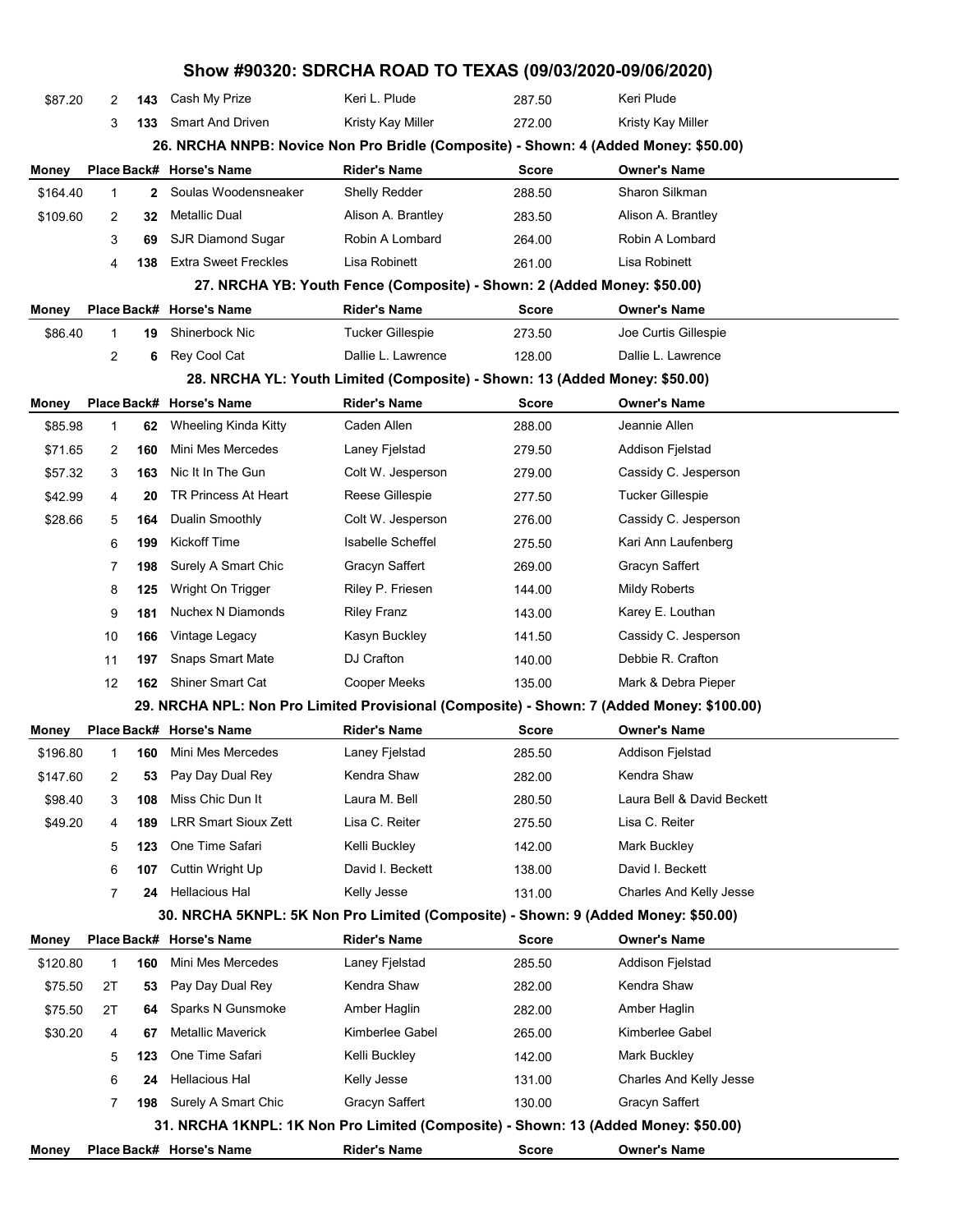| \$124.20                                                                          | 1           | 124 | <b>NVR Another Luckyhit</b>                                                           | Kelli Buckley                                                               | 287.00 | Connie L. Buckley                  |  |  |  |
|-----------------------------------------------------------------------------------|-------------|-----|---------------------------------------------------------------------------------------|-----------------------------------------------------------------------------|--------|------------------------------------|--|--|--|
| \$103.50                                                                          | 2           | 53  | Pay Day Dual Rey                                                                      | Kendra Shaw                                                                 | 282.50 | Kendra Shaw                        |  |  |  |
| \$82.80                                                                           | 3           | 123 | One Time Safari                                                                       | Kelli Buckley                                                               | 281.50 | Mark Buckley                       |  |  |  |
| \$51.75                                                                           | 4T          | 17  | SH Andy Chex                                                                          | Stacy A. Weisbach                                                           | 279.00 | Stacy Weisbach                     |  |  |  |
| \$51.75                                                                           | 4T          | 64  | Sparks N Gunsmoke                                                                     | Amber Haglin                                                                | 279.00 | Amber Haglin                       |  |  |  |
|                                                                                   | 6           | 5   | <b>Smart Cutting Cat RG</b>                                                           | Melissa Fowler                                                              | 278.00 | Melissa J. Hill-Fowler             |  |  |  |
|                                                                                   | 7           | 198 | Surely A Smart Chic                                                                   | Gracyn Saffert                                                              | 277.00 | Gracyn Saffert                     |  |  |  |
|                                                                                   | 8           | 199 | <b>Kickoff Time</b>                                                                   | <b>Isabelle Scheffel</b>                                                    | 275.00 | Kari Ann Laufenberg                |  |  |  |
|                                                                                   | 9           | 114 | Dixies Lil Whiz                                                                       | Alison M. Colquhoun                                                         | 270.50 | Alison Colquhoun                   |  |  |  |
|                                                                                   | 10          | 24  | <b>Hellacious Hal</b>                                                                 | Kelly Jesse                                                                 | 266.00 | Charles And Kelly Jesse            |  |  |  |
|                                                                                   | 11          | 3   | Cooke County Cooky                                                                    | Debra Powell                                                                | 251.50 | Debra Powell                       |  |  |  |
|                                                                                   | 12          | 162 | <b>Shiner Smart Cat</b>                                                               | Sammy Meeks                                                                 | 141.50 | Mark & Debra Pieper                |  |  |  |
|                                                                                   | 13          | 1   | <b>KC Starlights Legacy</b>                                                           | Laurie Jeanes                                                               | 135.50 | Laurie Jeanes                      |  |  |  |
|                                                                                   |             |     |                                                                                       | 32. NRCHA OTR: Open Two Rein (Composite) - Shown: 4 (Added Money: \$125.00) |        |                                    |  |  |  |
| Money                                                                             | Place Back# |     | <b>Horse's Name</b>                                                                   | <b>Rider's Name</b>                                                         | Score  | <b>Owner's Name</b>                |  |  |  |
| \$243.00                                                                          | 1           | 165 | Reychal Alexandra                                                                     | Travis J. Young                                                             | 289.00 | Cassidy C. Jesperson               |  |  |  |
| \$162.00                                                                          | 2           | 126 | Sweethearts Legacy                                                                    | EJ Laubscher                                                                | 287.50 | Peggy A. Cummings                  |  |  |  |
|                                                                                   | 3           | 200 | <b>EAF Hesa Little Whiz</b>                                                           | Lance R. Scheffel                                                           | 275.50 | <b>Eleanor Hamilton</b>            |  |  |  |
|                                                                                   | 4           | 121 | <b>Bet Me Mister</b>                                                                  | Jill L. Cook                                                                | 140.50 | Cheryl A. Swanson                  |  |  |  |
|                                                                                   |             |     | 33. NRCHA NPTR: Non Pro Two Rein (Composite) - Shown: 2 (Added Money: \$125.00)       |                                                                             |        |                                    |  |  |  |
| Money                                                                             |             |     | Place Back# Horse's Name                                                              | <b>Rider's Name</b>                                                         | Score  | <b>Owner's Name</b>                |  |  |  |
| \$265.00                                                                          | 1           | 119 | Metallic Heart                                                                        | Conrad T. Swanson                                                           | 268.00 | Conrad T. Swanson                  |  |  |  |
|                                                                                   | 2           |     | 202 Smart Look Cowgirl                                                                | Michael R. Sigman                                                           | 137.50 | <b>Smart Look Cowgirl Partners</b> |  |  |  |
| 34. NRCHA OBS: Open Bridle Spec. (Composite) - Shown: 12 (Added Money: \$7500.00) |             |     |                                                                                       |                                                                             |        |                                    |  |  |  |
|                                                                                   |             |     |                                                                                       |                                                                             |        |                                    |  |  |  |
| Money                                                                             |             |     | Place Back# Horse's Name                                                              | <b>Rider's Name</b>                                                         | Score  | <b>Owner's Name</b>                |  |  |  |
| \$2457.00                                                                         | $\mathbf 1$ | 107 | Cuttin Wright Up                                                                      | Travis J. Young                                                             | 441.50 | David I. Beckett                   |  |  |  |
| \$1842.75                                                                         | 2Τ          | 45  | Its That Time Shiner                                                                  | Jeremy S. Knoles                                                            | 438.50 | Chad & Crystal Brunsch             |  |  |  |
| \$1842.75                                                                         | 2Τ          | 28  | Booha Boon                                                                            | Luke J. Jones                                                               | 438.50 | Brent W. Ratliff                   |  |  |  |
| \$1228.50                                                                         | 4           | 126 | Sweethearts Legacy                                                                    | <b>EJ Laubscher</b>                                                         | 434.50 | Peggy A. Cummings                  |  |  |  |
| \$819.00                                                                          | 5           | 8   | <b>Bettin Yer Smart</b>                                                               | Justin E. Lawrence                                                          | 433.50 | Long Pines Land&Livestock          |  |  |  |
|                                                                                   | 6           | 161 | Suens Little Cat                                                                      | Luke J. Jones                                                               | 429.00 | Laney Fjelstad                     |  |  |  |
|                                                                                   | 7           | 174 | Dulce Lil Toy                                                                         | Lance R. Scheffel                                                           | 426.00 | Jason Saffert                      |  |  |  |
|                                                                                   | 8           | 36  | This One Time                                                                         | Lusanne Hillmuth                                                            | 425.50 | Whispering Willows Ranch           |  |  |  |
|                                                                                   | 9           | 35  | I Surely Nita Cat                                                                     | Lusanne Hillmuth                                                            | 423.50 | Linda Pratt                        |  |  |  |
|                                                                                   | 10          | 144 | Little Eddie Moon                                                                     | Jim R. Cook                                                                 | 416.50 | <b>J&amp;J Cook Performance</b>    |  |  |  |
|                                                                                   | 11          | 74  | Shiner Dear Rey                                                                       | Matt Kelly                                                                  | 287.00 | Wagonhound Land &                  |  |  |  |
|                                                                                   | 12          | 101 | Playgirls Miss Grace                                                                  | Luke J. Jones                                                               | 139.00 | <b>Hanson Quarter Horses</b>       |  |  |  |
|                                                                                   |             |     | 35. NRCHA NPBS: Non Pro Bridle Spec. (Composite) - Shown: 16 (Added Money: \$2500.00) |                                                                             |        |                                    |  |  |  |
| Money                                                                             |             |     | Place Back# Horse's Name                                                              | <b>Rider's Name</b>                                                         | Score  | <b>Owner's Name</b>                |  |  |  |
| \$1113.00                                                                         | 1           | 28  | Booha Boon                                                                            | <b>Brent W. Ratliff</b>                                                     | 434.50 | Brent W. Ratliff                   |  |  |  |
| \$890.40                                                                          | 2           | 196 | A Quick Remedy                                                                        | Debbie R. Crafton                                                           | 431.00 | Debbie R. Crafton                  |  |  |  |
| \$667.80                                                                          | 3           | 143 | Cash My Prize                                                                         | Keri L. Plude                                                               | 425.50 | Keri Plude                         |  |  |  |
| \$445.20                                                                          | 4           | 32  | <b>Metallic Dual</b>                                                                  | Alison A. Brantley                                                          | 420.50 | Alison A. Brantley                 |  |  |  |
| \$333.90                                                                          | 5           | 173 | Cruize Nite                                                                           | Jason Saffert                                                               | 415.50 | Jason Saffert                      |  |  |  |
| \$259.70                                                                          | 6           | 118 | <b>Steady Step</b>                                                                    | Cheryl A. Swanson                                                           | 412.00 | Cheryl A. Swanson                  |  |  |  |